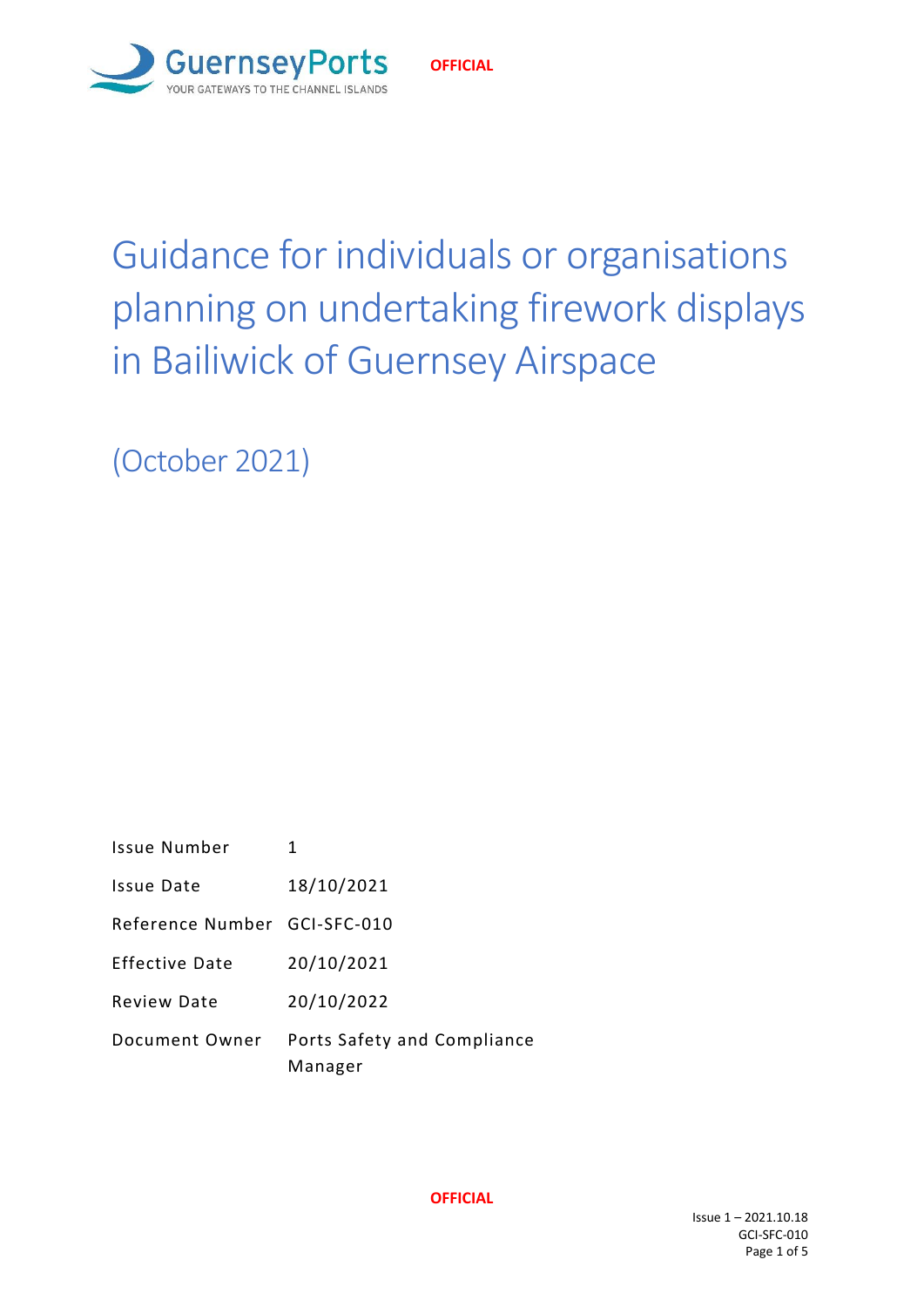



## Introduction

Individuals or organisations wishing to direct light sources, pyrotechnics or fireworks into the air are to do so in a safe and sensible manner, as mandated by The Air Navigation (Bailiwick of Guernsey) law 2012.

The Office of the Director of Civil Aviation (ODCA) is responsible for policy regarding light displays, permanent laser sites, other light source installations, fireworks, helium-filled toy balloon and sky lantern releases and their effects on aviation. Consequently, the aim of this guidance is to highlight local policy and to provide individuals/organisation wishing to conduct these activities in the Bailiwick of Guernsey with a means of notifying their activities to Guernsey Airport. This will enable the aviation community to properly assess the impact of any such proposed activity and take appropriate measures to mitigate any dangers to flight safety.

The use of lasers, searchlights, fireworks, helium-filled toy balloons and sky lanterns is now widespread throughout the UK, and their use has the potential to impact upon aviation activity. Lasers and searchlights make use of a generated light source to produce intense and directional beams of light, which can dazzle pilots and have the potential to cause damage to the human eye, and which can be exacerbated should a pilot be wearing night-vision goggles or similar devices. Unexpected fireworks could distract and confuse pilots and could endanger aircraft in flight. Helium-filled toy balloons and sky lanterns have the potential of causing damage to engines through ingestion. Additionally, debris from sky lanterns dropping to the ground could produce Foreign Object Debris (FOD), which could cause damage to aircraft should any remnants land on the manoeuvring areas of an airfield. The risk to aviation is increased when such activities take place in the vicinity of aerodromes, particularly during those critical phases of flight associated with taking off and landing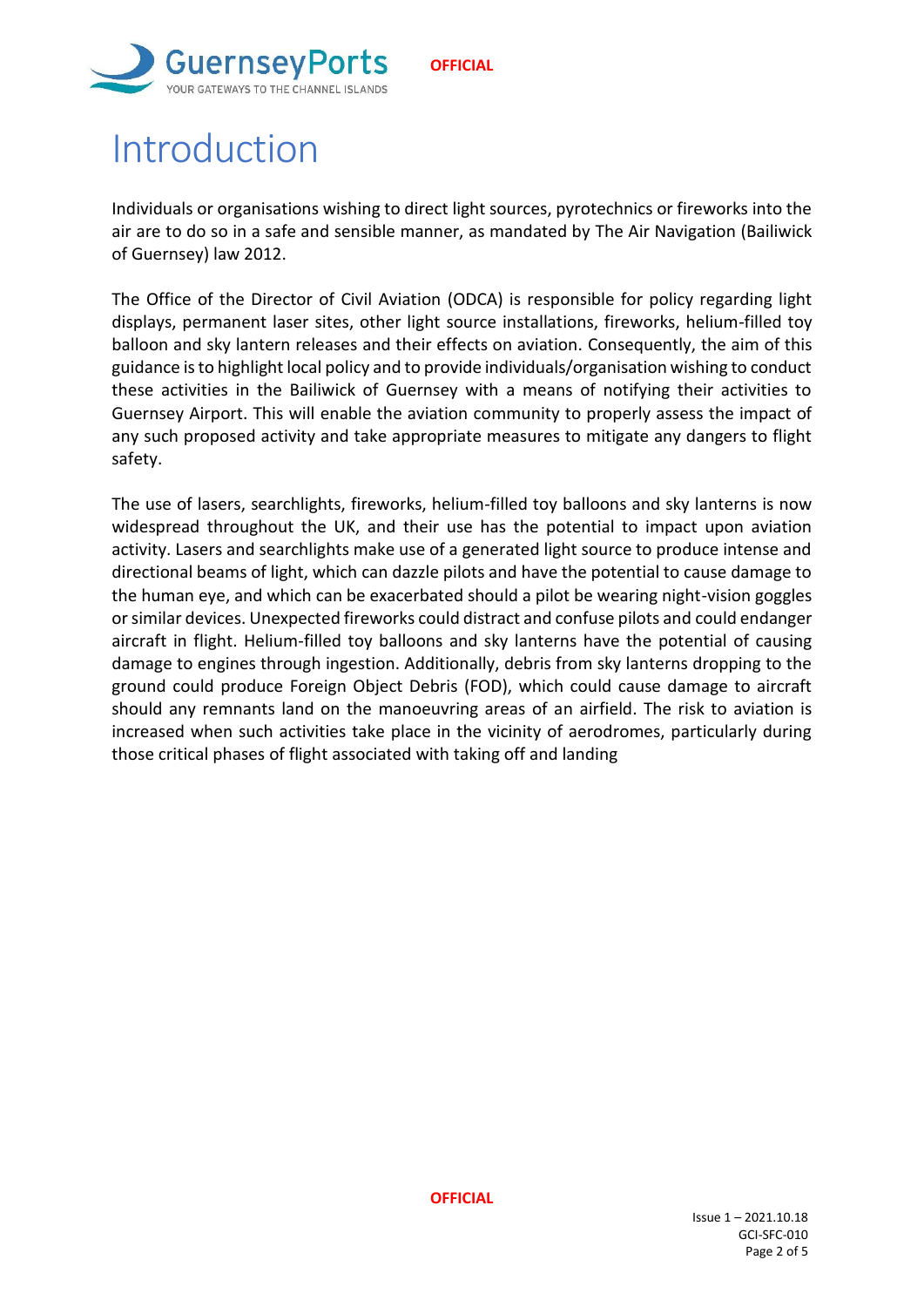

## **Fireworks**

Firework displays can vary from the small-scale garden event to a major commercial or ceremonial occasion; they have the potential to distract and confuse aircrews or damage aircraft during flight operations. A feature of fireworks displays is that solid objects are physically launched into the air to create the full visual effect. Many fireworks associated with large-scale events can dispense canisters several hundred feet into the air. Whilst the risk of collision with aircraft is small, the existence of such projectiles needs to be borne in mind when carrying out an assessment for firework displays in the vicinity of aerodromes.

Aerial fireworks displays should be limited to a height of 1,500 ft above ground level. Any firework conforming to BS7114/BS EN 14035-36 will not exceed this height.

The following procedures must be complied with when individuals or organisations are planning any release or use of fireworks. All releases within the red areas on the map below must be prior coordinated with Guernsey Airport at a minimum of 14 days prior to the event. This will ensure all proposed events are appropriately assessed and give adequate time to ensure relevant control measures and notices are issued to the aviation community.



All releases and displays on Alderney must be prior coordinated with Guernsey Airport at a minimum of 14 days prior to the event.

**OFFICIAL**

Issue 1 – 2021.10.18 GCI-SFC-010 Page 3 of 5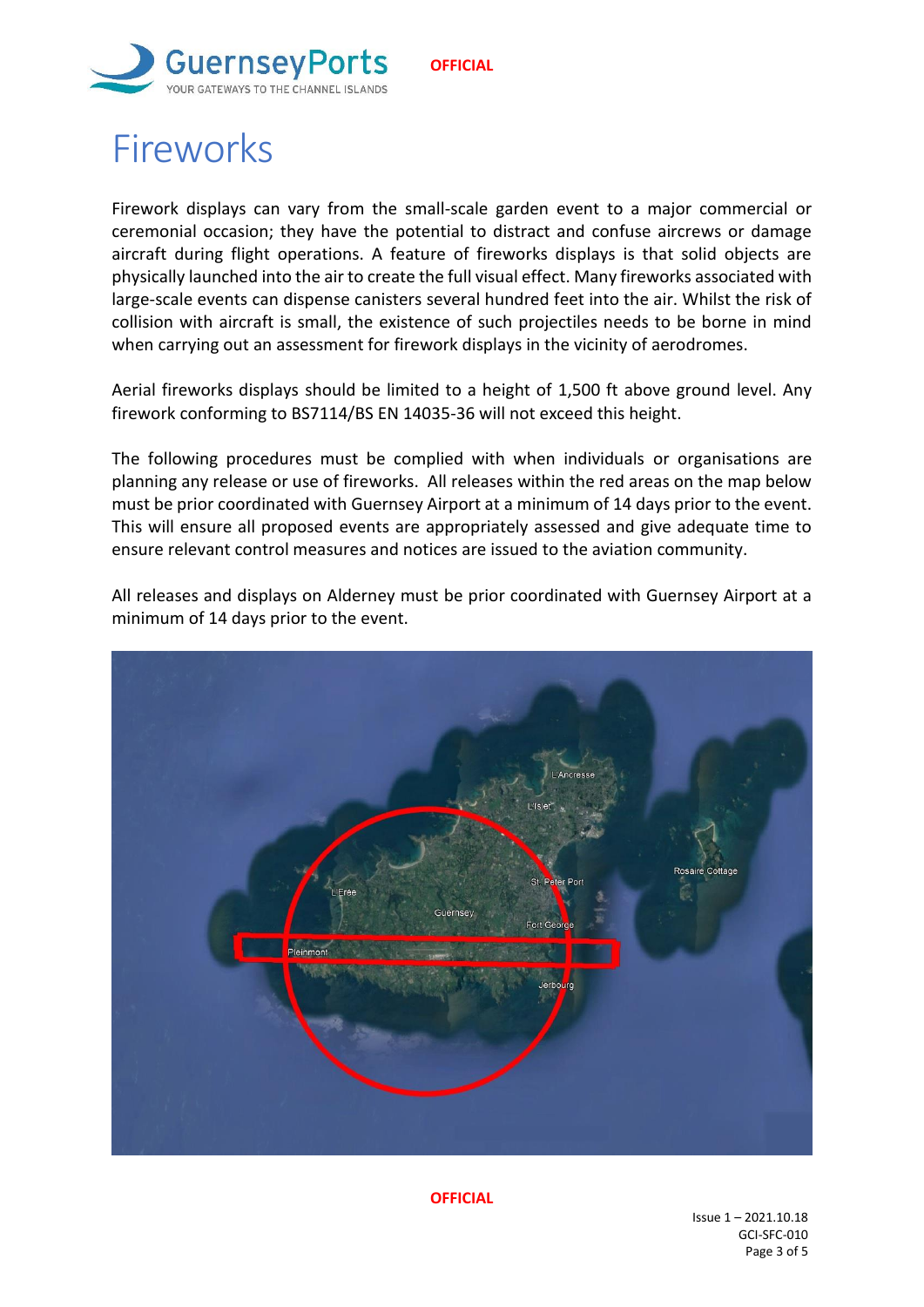

# Application Process

All notifications must be submitted via the Guernsey Airport website. This can be done be visiting [www.airport.gg/external-event-application-form](http://www.airport.gg/external-event-application-form)

Once on the website, select the 'Event Application Form' field. When ready to complete a request, the individual must select 'Submit a new report'. The request can be made as an individual or on behalf of an organisation.

| Step 1 | Do you wish to:<br>Submit a new report | O Submit an update to a previous report | O Edit and submit a draft or returned report |
|--------|----------------------------------------|-----------------------------------------|----------------------------------------------|
|        | <b>Next</b>                            |                                         |                                              |

Once the initial details are supplied, the individual submitting the request must select the 'External Event Application' field.

| Step 4 | Select most appropriate type of report:                              |                                   |                         |  |  |
|--------|----------------------------------------------------------------------|-----------------------------------|-------------------------|--|--|
|        | Submit Safeguarding Form                                             | O Crane Permit                    |                         |  |  |
|        |                                                                      | <b>External Event Application</b> |                         |  |  |
|        | <b>Start Report</b><br><b>Back</b>                                   |                                   |                         |  |  |
|        |                                                                      |                                   |                         |  |  |
| Step 3 | Provide your details below:                                          |                                   |                         |  |  |
|        | <b>Submitter Name</b>                                                | E-Mail Address                    | <b>Telephone Number</b> |  |  |
|        | Joe Bloggs                                                           | joebloggs@fireworksguernsey.com   | 01481227276             |  |  |
|        |                                                                      | Re-Enter E-Mail Address           |                         |  |  |
|        |                                                                      | joebloggs@fireworksguernsey.com   |                         |  |  |
|        | □ Add additional email addresses to notify when Report is submitted? |                                   |                         |  |  |
|        | <b>Back</b><br><b>Next</b>                                           |                                   |                         |  |  |

The individual must complete all the required data fields prior to submitting the event application, some information may not be relevant to the application (e.g Risk and Insurance details) which can be left blank. Guernsey Airport may ask for more information if required.